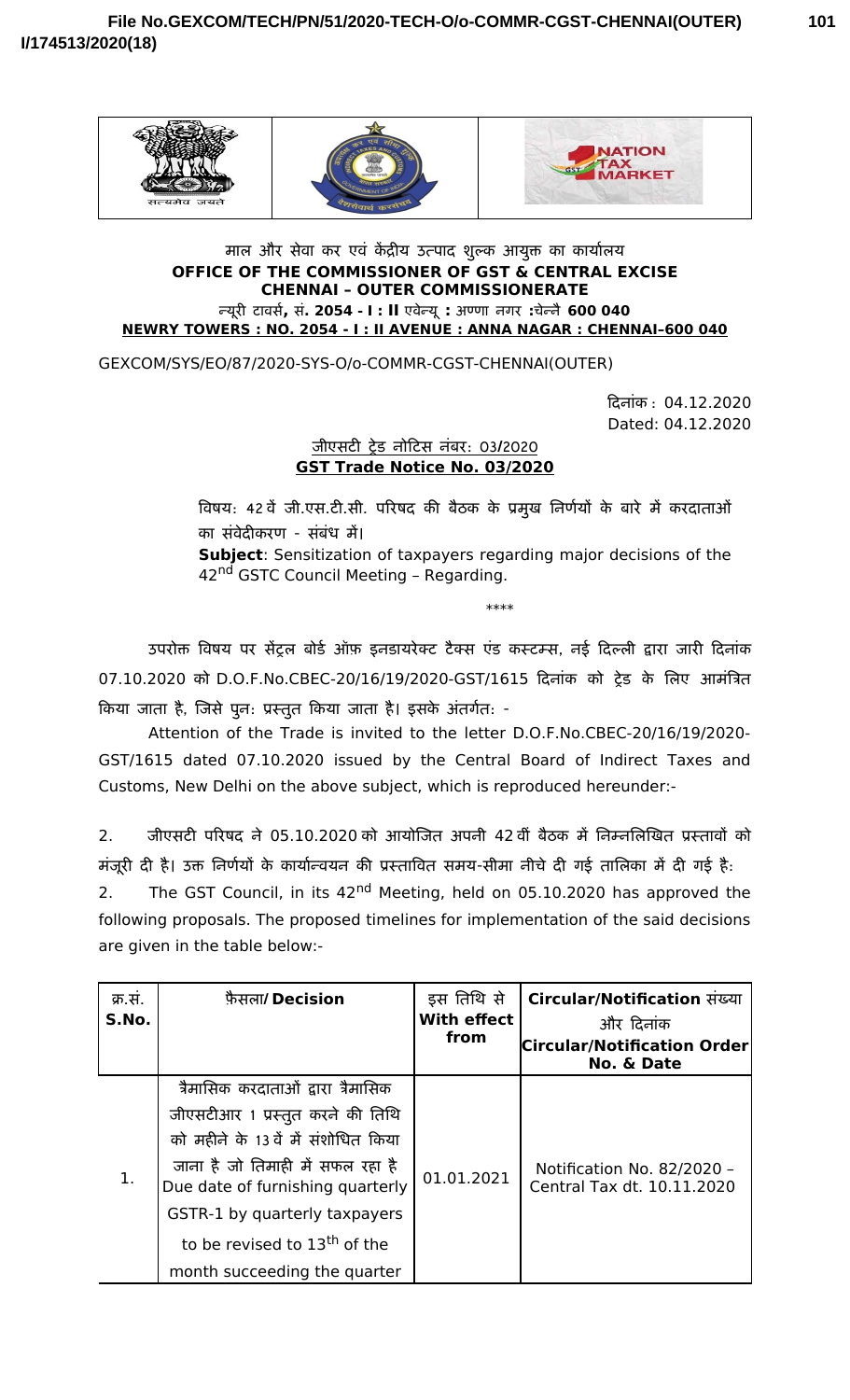| 2. | म्रासिक करदाताओं के लिए GSTR-1 से<br> GSTR-3B तक की देयता की ऑटो-<br>जनसंख्या<br>Auto-population of Liability from<br>own GSTR-1 to GSTR-3B for<br>monthly taxpayers                                                                                                                                                                                                                                                                                                                                                                                                                                                                                                                                                                                                                                      | 01.01.2021                             | Yet to be notified<br>अधिसूचित किया जाना बाकी है                                                                                                                                                                                                                                                    |
|----|-----------------------------------------------------------------------------------------------------------------------------------------------------------------------------------------------------------------------------------------------------------------------------------------------------------------------------------------------------------------------------------------------------------------------------------------------------------------------------------------------------------------------------------------------------------------------------------------------------------------------------------------------------------------------------------------------------------------------------------------------------------------------------------------------------------|----------------------------------------|-----------------------------------------------------------------------------------------------------------------------------------------------------------------------------------------------------------------------------------------------------------------------------------------------------|
| 3. | कुल वार्षिक कारोबार 5 करोड़ रुपये से <br>किम करदाताओं के लिए त्रैमासिक रिटर्न<br>औिर मासिक कर भुगतान की सुविधा<br>Quarterly Returns and Monthly 01.01.2021<br>payment<br>facility<br>for<br>tax<br>taxpayers with aggregate annual<br>turnover below Rs. 5 crores                                                                                                                                                                                                                                                                                                                                                                                                                                                                                                                                         |                                        | Circular No. 143/13/2020-<br>GST dt. 10.11.2020                                                                                                                                                                                                                                                     |
| 4. | करदाताओं के लिए GSTR-2B में नई $ 01.01.2021\rangle$<br>से<br>विकसित सुविधा के माध्यम<br>आपूर्तिकर्ताओं GSTR-1s से ITC की <br>ऑिटो-आबादी<br>Auto-population of ITC from<br>suppliers GSTR-1s through the<br>newly developed<br>facility<br>in<br><b>GSTR-2B for taxpayers</b>                                                                                                                                                                                                                                                                                                                                                                                                                                                                                                                              | (Monthly)<br>01.04.2021<br>(Quarterly) | Notification No. 82 /2020<br>Central Tax dt. 10.11.2020<br>Notification No. 82 /2020<br>Central Tax dt. 10.11.2020                                                                                                                                                                                  |
| 5. | GSTR-3B से पहले GSTR-1 की <br>अनिवार्य फाइलिंग<br>Mandatory filing of GSTR-1<br>before GSTR-3B                                                                                                                                                                                                                                                                                                                                                                                                                                                                                                                                                                                                                                                                                                            | 01.04.2021                             | Yet to be notified<br>अधिसूचित किया जाना बाकी है                                                                                                                                                                                                                                                    |
| 6. | वालान और जीएसटीआर-1 में सेवाओं के $ 01.04.2021\rangle$<br>लिए माल और एसएसी<br>लिए<br>के<br>एचएसएन घोषित करने<br>के<br>लिए<br>सिंशोधित आवश्यकता<br>Revised<br>requirement<br>for<br>declaring HSN for goods<br>and<br>SAC for services in invoices and<br>lin GSTR-1:<br>a. करदाताओं के लिए HSN<br>SAC के 6 अंक कुल वार्षिक <br>कारोबार के साथ 5 करोड़ रुपए<br>से अधिक हैं<br>6 digits of HSN/SAC for<br>taxpayers with aggregate<br>annual turnover above<br>Rs.5 crores<br>b. 5 करोड़ रुपये तक के कुल<br>कारोबार वाले करदाताओं के लिए<br>आपूर्ति के<br>बी2 बी<br>लिए<br>एचएसएन / एसएसी के 4 अंक<br>4 digits of HSN/SAC for<br>B <sub>2</sub> B<br>supplies<br>for<br>taxpayers with aggregate<br>annual turnover up to Rs.<br>5 crores<br>c. सभी करदाताओं के लिए आपूर्ति <br>के अधिसूचित वर्ग के लिए HSN |                                        | a. Notification No. 78/2020 -<br>Central Tax dt. 15.10.202 0,<br>Notification No. 06/2020<br>Tax<br>Integrated<br>dt.<br>15.10.2020<br>b. Notification No. 78/2020 –<br>Central Tax dt. 15.10.2020,<br>Notification No. 06/2020<br>Integrated<br>Tax<br>dt.<br>15.10.2020<br>c. Yet to be notified. |